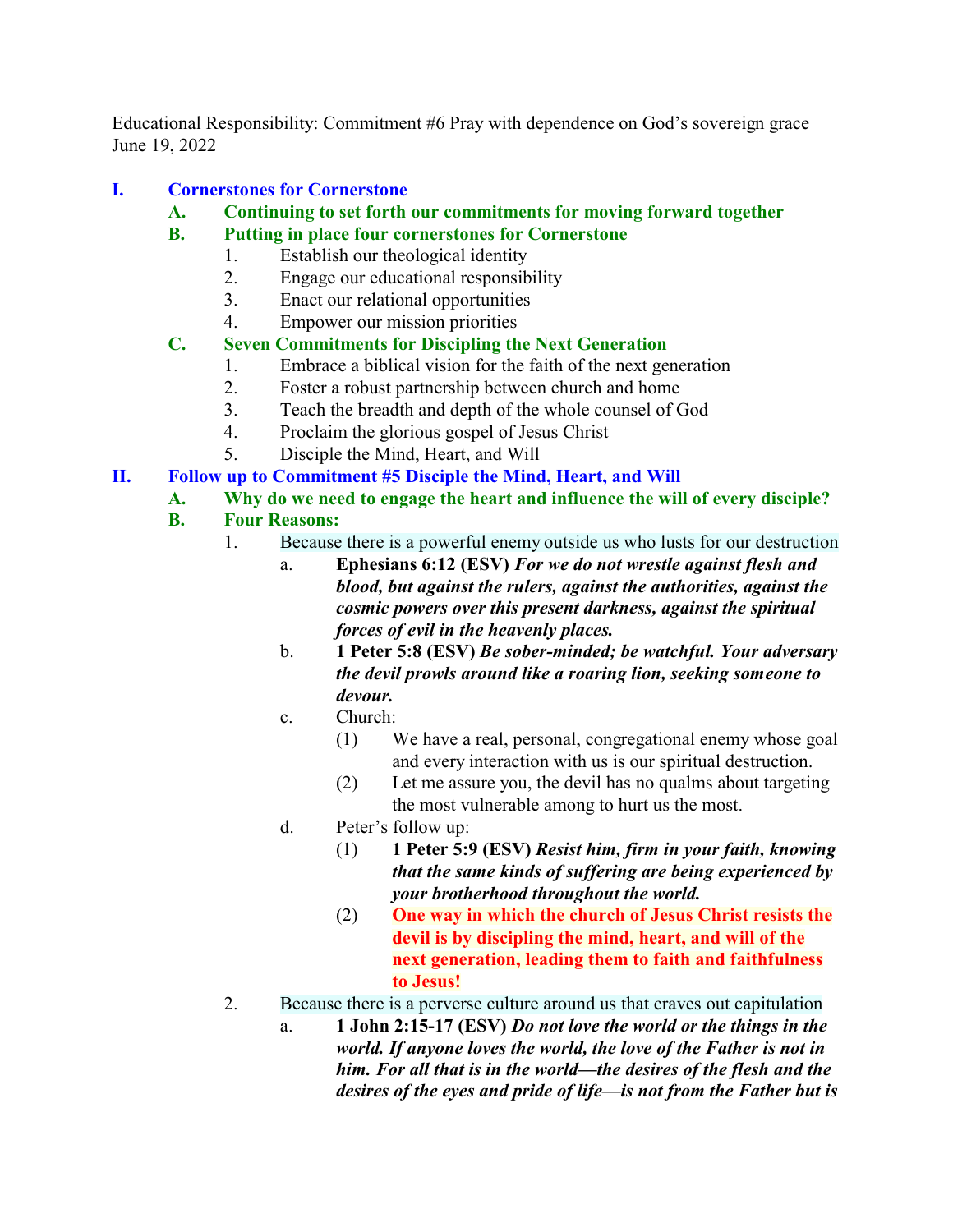*from the world. And the world is passing away along with its desires, but whoever does the will of God abides forever.*

- b. **Colossians 2:8 (ESV)** *See to it that no one takes you captive by philosophy and empty deceit, according to human tradition, according to the elemental spirits of the world, and not according to Christ.*
- c. Do you ever wonder why warnings like these exist in the Bible? Because the risk is real!
	- (1) Perhaps you've heard of that barrel of crabs, sea creatures that, when caught and placed in a barrel will actively prevent one another from escaping by pulling down the ones that attempt to climb out?
	- (2) The culture in which we live has no heart or desire for God or the things of God and will actively attempt to neutralize anyone who does
		- (a) Silencing
		- (b) Peer pressure
		- (c) Outright hostility
- d. **We must enable the next generation to face the threat of assimilation the culture presents by discipling their minds, their hearts, and their wills.**
- 3. Because there is a sinful nature within us that sabotages our sincerity
	- a. **Romans 7:18-25 (ESV)** *For I know that nothing good dwells in me, that is, in my flesh. For I have the desire to do what is right, but not the ability to carry it out. For I do not do the good I want, but the evil I do not want is what I keep on doing. Now if I do what I do not want, it is no longer I who do it, but sin that dwells within me. So I find it to be a law that when I want to do right, evil lies close at hand. For I delight in the law of God, in my inner being, but I see in my members another law waging war against the law of my mind and making me captive to the law of sin that dwells in my members. Wretched man that I am! Who will deliver me from this body of death? Thanks be to God through Jesus Christ our Lord! So then, I myself serve the law of God with my mind, but with my flesh I serve the law of sin.*
	- b. Discipling the next generation includes more than simply presenting the gospel and calling for a decision.
		- (1) Discipleship includes training one another to put faith into practice on a daily basis
		- (2) To participate fully as a believer in God's ongoing work of sanctification and holiness within us.
		- (3) **Romans 6:19 (ESV)** *I am speaking in human terms, because of your natural limitations. For just as you once presented your members as slaves to impurity and to lawlessness leading to more lawlessness, so now present your members as slaves to righteousness leading to*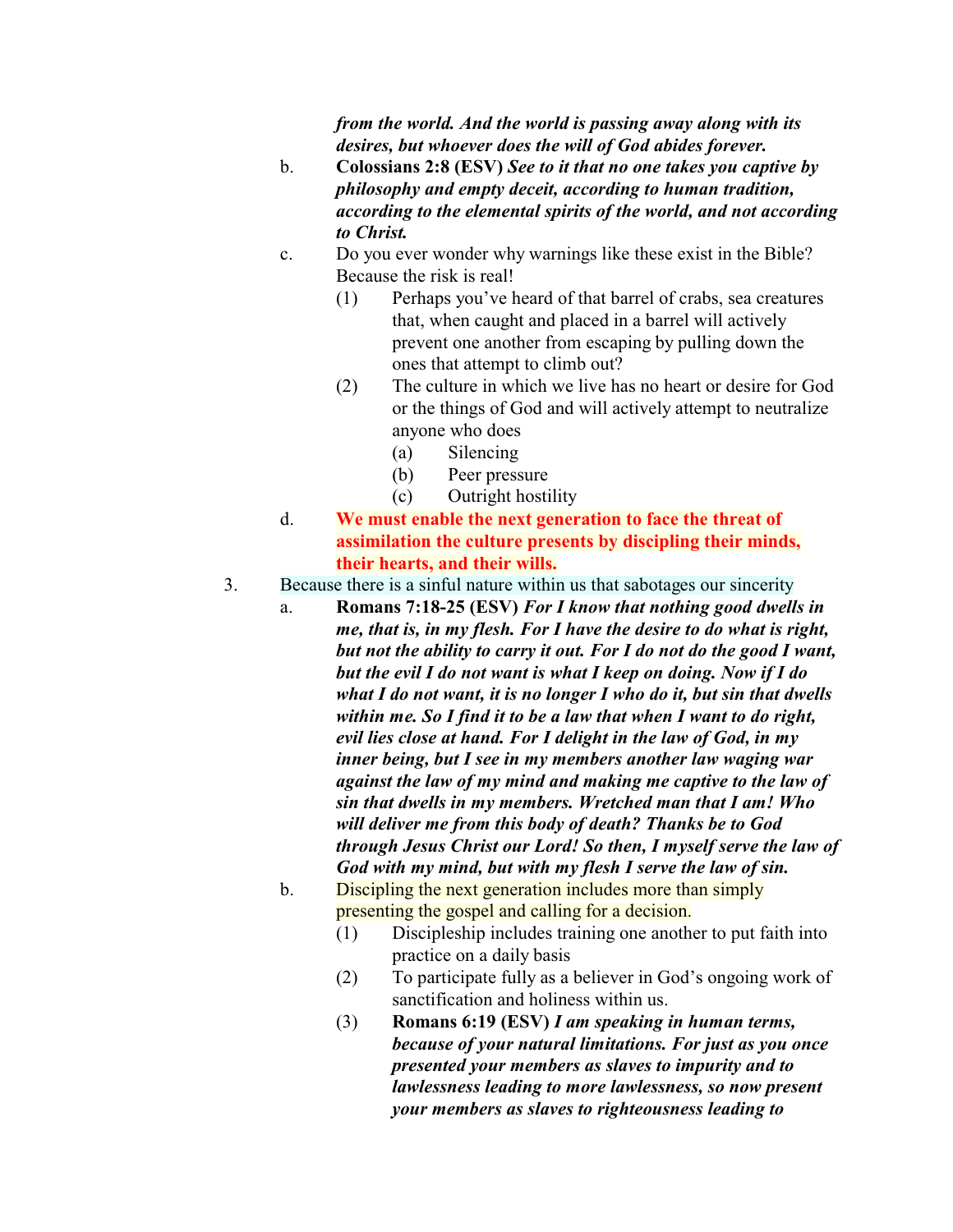*sanctification.*

- (4) **We must help the next generation among us to learn to live in Christ, with Christ, and for Christ will all their mind, their heart, their will, and their strength as He works in them every moment of every day to make them more like Jesus and prepare them to dwell forever in the Presence of His glory.**
- 4. Because there is no greater joy for a Christian parent (or for a Christian period) than to know their children are walking in the truth.
	- a. **3 John 1:4 (ESV)** *I have no greater joy than to hear that my children are walking in the truth.*
	- b. Notice
		- (1) John is writing to and of his spiritual children not physical children
		- (2) Their faith in Christ AND their life of faith are his highest joy.
	- c. Ask most parents today what their greatest joy for their children is and they might answer
		- (1) That they find a good spouse and be happy
		- (2) That they land their dream job and be happy
		- (3) That they get the best education and be happy
		- (4) That they have a place to live, clothes to wear, have food to eat and are happy.
	- d. These earthly goods are not evil in and of themselves, but for most people today, their greatest joy for their children ends of the grave!
		- (1) Happiness in the world ends when we end in the world.
		- (2) Holiness, the heart and nature of Christ, worked in us by the Holy Spirit through faith, extends as life into eternity.
	- e. **John points us to a joy that extends beyond death into eternity, the joy of knowing that the next generation has a certain future in glory through saving faith in Jesus Christ witnessed through the faithfulness of their godly lives.**
	- f. Church, Cornerstone, John had no greater joy than to hear that his children were walking in the truth.
		- (1) Have you given up on the next generation?
		- (2) Have you settled into just knowing they have a measure of happiness in this world?
		- (3) **Are you content with a lesser joy when it comes to your children?**

# **C. It is not enough that we merely introduce the next generation to the facts.**

- 1. We must also work to engage their hearts and influence their will toward Christ.
- 2. We cannot take for granted that a little effort will yield much fruit.
	- a. **2 Corinthians 9:6 (ESV)** *<sup>6</sup> The point is this: whoever sows sparingly will also reap sparingly, and whoever sows bountifully*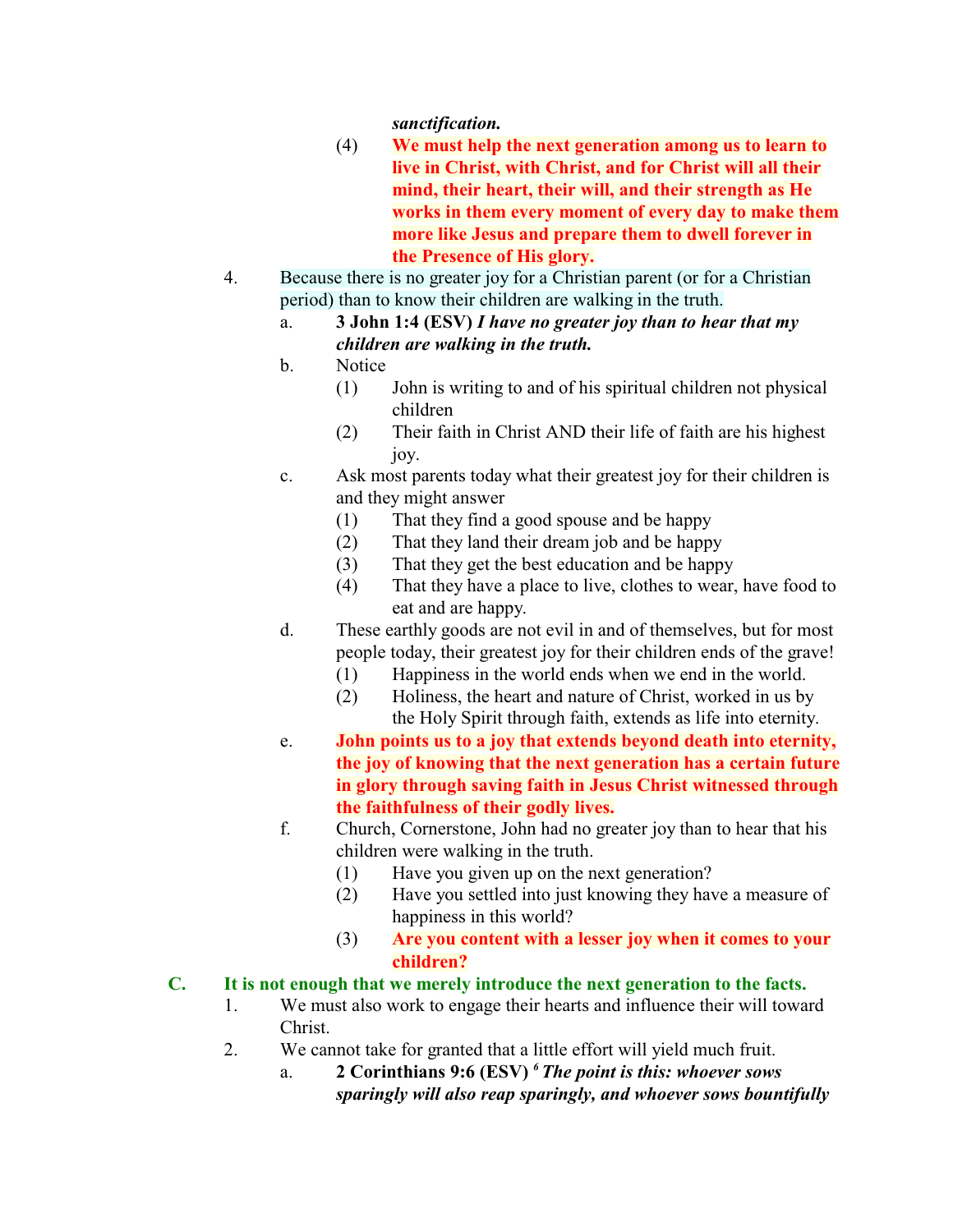#### *will also reap bountifully.*

- (1) We will reap what we sow
- (2) If it is true in our financial efforts it is true in our relational and discipleship efforts.
- b. **We must make the commitment and fulfill the commitment to disciple the mind, heart, and will of the next generation.**
- **III. The power for effective discipleship comes through the Holy Spirit in conjunction with prayer.**
	- **A. The Spirit of Christ is our only sufficiency for discipling the mind, heart, and will of the next generation**
		- 1. **2 Corinthians 3:5-6 (ESV)** *<sup>5</sup> Not that we are sufficient in ourselves to claim anything as coming from us, but our sufficiency is from God, <sup>6</sup> who has made us sufficient to be ministers of a new covenant, not of the letter but of the Spirit. For the letter kills, but the Spirit gives life.*
		- 2. David Michael
			- a. **The most important thing I can do to provide what I desire for my children is to seek God's help and plead for His grace to accomplish what I am powerless to do in the heart of my child.**
			- b. **Being seriously committed to the discipleship of the next generation means being seriously committed to praying regularly, earnestly, and biblically for the faith of th next generation.**

### **B. Resources for those who "don't know how"**

- 1. Www.Truth78.org
	- a. Big, Bold, Biblical Prayers for the Next Generation
	- b. Praying for The Next Generation
	- c. A Father's Guide to Blessing His Children (Has an app!)
	- d. Utter Dependency on God, Through Prayer
- 2. Practice at Church
	- a. <sup>rd</sup> Sunday of Each Month devoted to prayer for the next generation
	- b. We will pray, by name, for another and for the next generation among us.
		- (1) You will know that Sunday will focus not just on talking about praying but on actually praying
		- (2) The next generation will come to know, wherever they are, that on that day each month an entire congregation is lifting them up, in prayer, by name, to the throne of grace.
		- (3) At the end of our service this morning, after communion, I'm going to ask all the men and fathers who are willing to come up here and close our service by praying for the next generation,
- **C. We cannot change the mind, heart, or will of our children, only God can do that, but we can, in faith and obedience, plead with God to release them from bondage to sin, grant them new life, and lead them in the way of holiness.**
	- 1. **Matthew 18:14 (ESV)** *So it is not the will of my Father who is in*